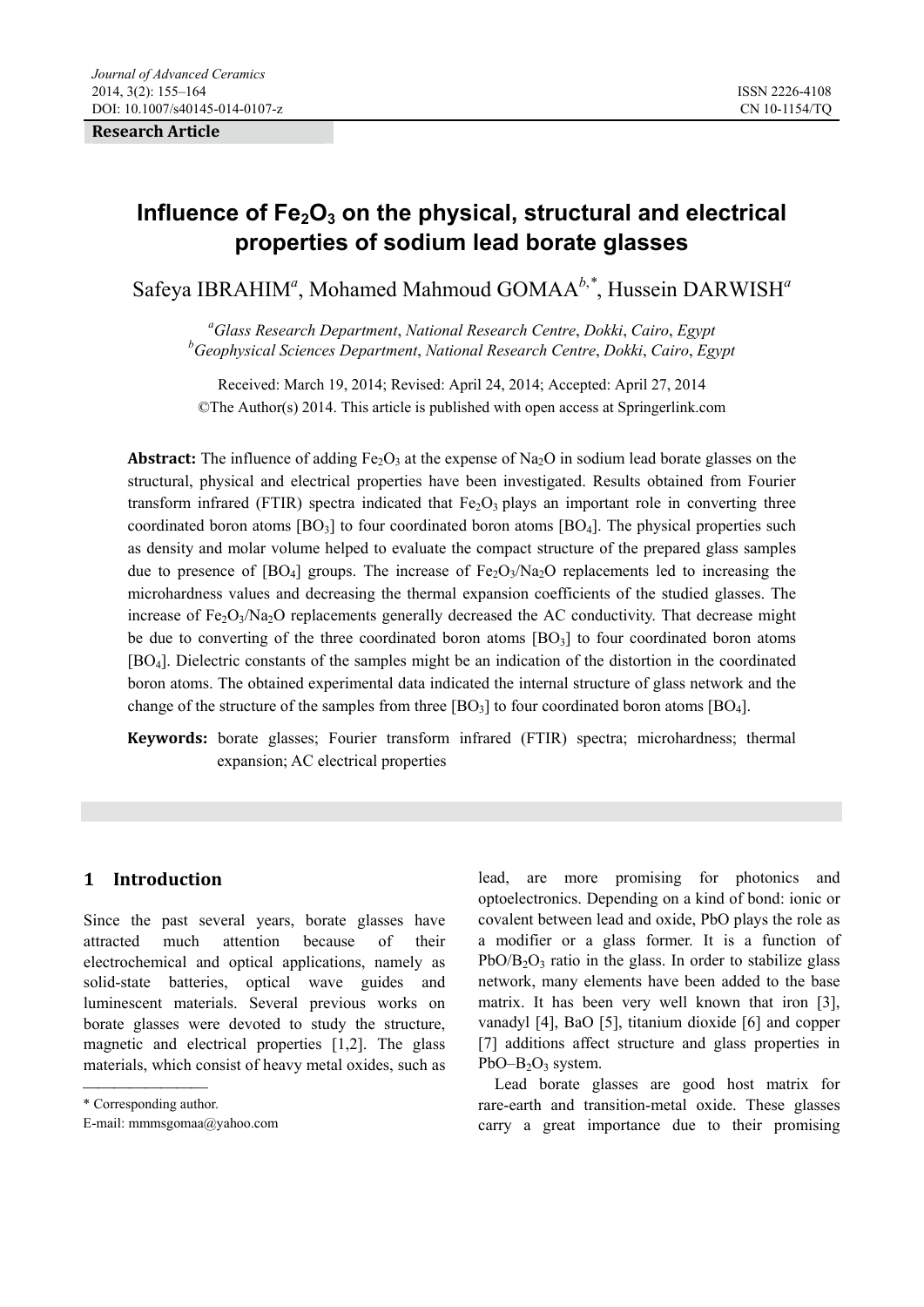applications in the fields of laser technology, radiation shielding materials, luminescence materials, photonics and optoelectronic devices [8–10].

Lead borate oxide glasses are highly transparent in the visible and near-infrared regions and exhibit very good glass formation over a large compositional region [11]. Moreover, PbO–B<sub>2</sub>O<sub>3</sub> glasses have desirable characteristics against irradiation, since the naturally occurring stable boron isotope is a good absorber of thermal neutrons [12] and lead is known as a shielding material of  $\gamma$ -rays [13]. It is now well known that lead oxide (PbO) is unique in its influence on the glass structure and is widely used in glasses, because it enhances the resistance against devitrification, improves the chemical durability and lowers the melting temperature [14]. It can act as either a glass network former or a modifier, depending on its concentration in the glasses [15].

Due to their potential applications in various domains of modern technology, glasses containing transition-metal oxides have been the subject of intensive investigations [16], for example, the glasses containing  $Fe<sub>2</sub>O<sub>3</sub>$ .

The co-existence of iron ions in more than one valence state, i.e.,  $Fe^{2+}$  and  $Fe^{3+}$ , is a general condition for semiconducting behavior of borate glasses with these ions [17]. Consequently, glasses containing  $Fe<sub>2</sub>O<sub>3</sub>$  are used in electrochemical, electronic, electro-optic and memory switching devices [18]. The addition of iron to borate glasses makes it electrically semiconducting and super paramagnetic [19].

The content of iron in diverse environments with different valence states that exist in the glass depends on the quantitative properties of modifiers and glass formers, size of the ions in the glass structure, their field strength, mobility of the modifier cation, etc. Hence, the correlation between the state and the position of the iron ion in the glass network and its physical properties is expected to be highly interesting [20].

The present work explores the dominant role of  $Fe<sub>2</sub>O<sub>3</sub>$  on structural, physical and electrical properties in Na<sub>2</sub>O–PbO–B<sub>2</sub>O<sub>3</sub> glass system. Fourier transform infrared (FTIR) spectroscopy has been used to study the structure features and their effects on the density, molar volume, microhradness, thermal expansion and electrical properties. Therefore, the aim of this paper is to investigate the effect of increasing  $Fe<sub>2</sub>O<sub>3</sub>$  at the expense of  $Na<sub>2</sub>O$  on the structural, physical and electrical properties of sodium lead borate glasses.

## **2 Experimental**

#### **2. 1 Preparation of glass**

Analytically pure grade chemicals were used to prepare the following glass samples according to the molecular formula  $xFe<sub>2</sub>O<sub>3</sub>-(25-x)Na<sub>2</sub>O-25PbO 50B_2O_3$  (in molar percentage) where  $x=0, 5, 10$  and 15.  $Fe<sub>2</sub>O<sub>3</sub>$ , Na<sub>2</sub>CO<sub>3</sub>, Pb<sub>3</sub>O<sub>4</sub> and H<sub>3</sub>BO<sub>3</sub> were mixed thoroughly. Each batch of formulas was weighed 50 g and melted in porcelain crucible placed in an electric furnace at temperatures ranging from 1000 ℃ to 1100 ℃ depending on the glass composition. Melting was continued under normal atmospheric condition for 2 h after the last addition of the batch constituents. The melts were swirled for every 30 min to ensure homogeneity and cast in rectangular forms, and all the samples were immediately transferred to annealing furnace at 400–450 ℃. The furnace was switched off and left to cool to room temperature.

#### **2. 2 Density and molar volume measurements**

Density  $\rho$  of all glass samples was calculated by employing the Archimedes principle using xylene and applying the relationship:

$$
\rho = \rho_{\rm b}[W_{\rm a}/(W_{\rm a} - W_{\rm b})] \tag{1}
$$

where  $W_a$  is the weight in air;  $W_b$  is the weight in xylene; and  $\rho_b$  is the density of xylene ( $\rho_b = 0.863$  $g/cm<sup>3</sup>$ ). The density data were used to calculate the molar volume  $V_M$  given by  $V_M = M_T / \rho$ , where  $M_T$ is the molecular weight of glass (in mol%);  $\rho$  is the density of glass [21].

The FTIR absorption spectra were recorded with JASCO FT/IR-300E spectrometer at room temperature in the range of  $400-4000 \text{ cm}^{-1}$  with a resolution of  $4 \text{ cm}^{-1}$  using the KBr pellet technique. In order to obtain good quality spectra, the samples were crushed in an agate mortar and the powders were pressed, and then the IR spectra were immediately measured.

Polished glass samples with dimension of  $5 \text{ mm} \times$  $5 \text{ mm} \times 10 \text{ mm}$  were used for linear thermal expansion measurements at a heating rate of 5 ℃/min by Linseis Thyristor-Stellglied 35V160V.23A analyzer. From these measurements, the thermal expansion coefficient  $\alpha$  at 300 °C and both glass transition temperature  $T<sub>s</sub>$  and dilatometric softening temperature  $T<sub>s</sub>$  were determined.

The microhardness of the investigated samples was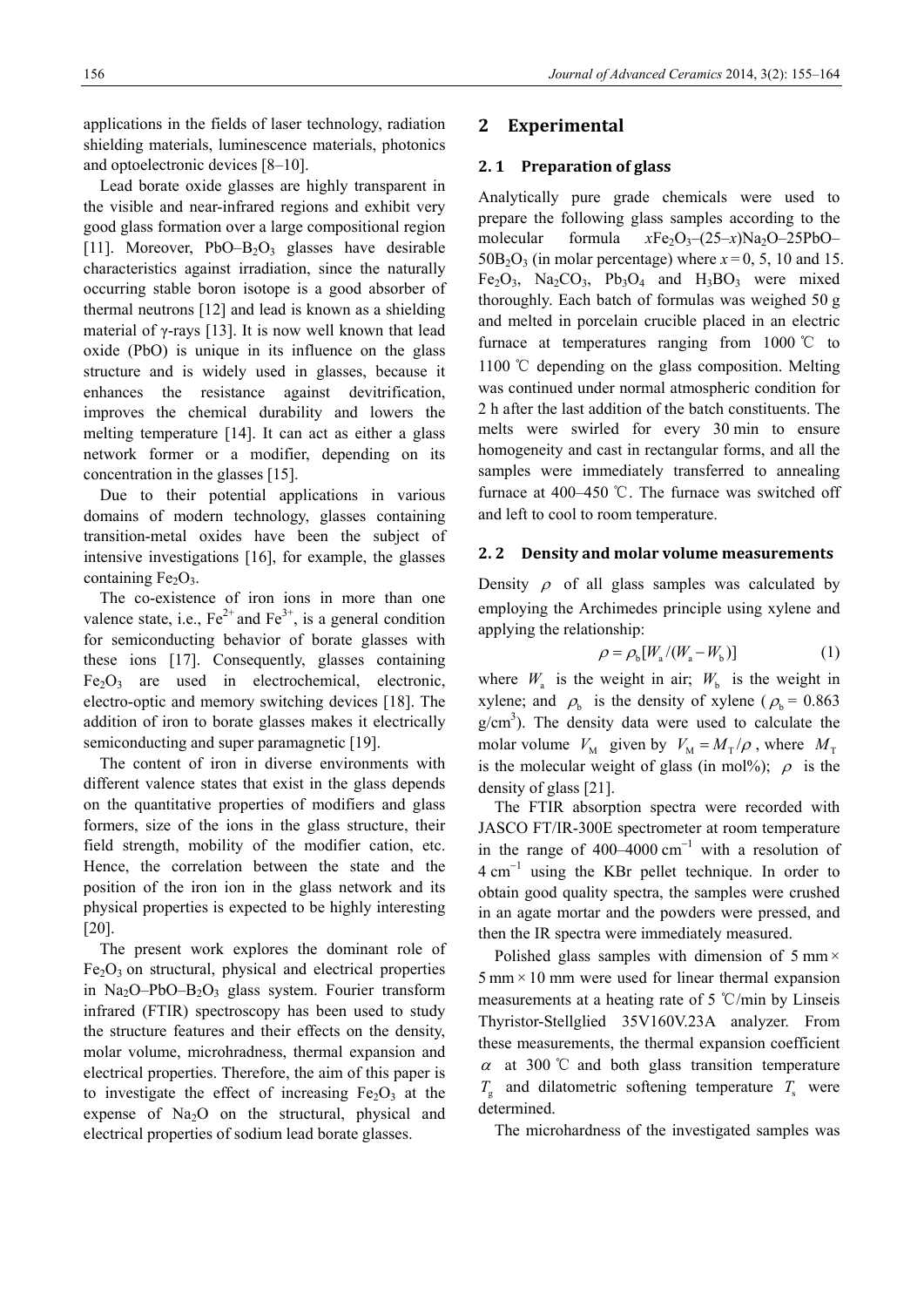measured by using Vicker's microhardness indenter (SHIMADZU, HMV-2 Series, Japan). The eye piece on the microscope of the apparatus allowed measurements with an estimated accuracy of  $\pm 0.5$  mm for the indentation diagonals. The specimens were cut using a low speed diamond saw, dry ground using 1200 grit SiC paper, and polished carefully using 6 mm, 3 mm and 1 mm diamond pastes to obtain smooth and flat parallel surfaces of glass samples before indentation. At least, six indentation readings were made and measured for each sample. Testing was made using a load of 100 g; loading time was fixed for all glass samples (15 s). The measurements were carried out under normal atmospheric conditions. The Vicker's microhardness value  $H_v$  (kg/mm<sup>2</sup>) was calculated using the following equation: 2

$$
H_{\rm V} = A(p/d^2) \tag{2}
$$

where  $A$  is a constant value equal to 1854.5 (taking into account the geometry of squared based diamond indenter);  $p$  is the applied load (g); and  $d$  is the average diagonal length (mm).

#### **2. 3 Electrical measurements**

Data were collected in the frequency range from 100 Hz up to 1 MHz using a Hioki 3522-50 LCR Hitester impedance analyzer contacted with one of the two electrodes shown in Fig. 1, which was a four electrode measurement. The measured parameters were the series and parallel capacitances and the series and parallel resistances at different frequencies (see Refs. [22–24] for more details).

In Fig. 1, A and B are the current electrodes, and M



Fig. 1 A schematic representation of the sample holder.

and N are the potential electrodes. They represent thin copper discs. The current and potential electrodes were immersed in the agar–agar/copper sulphate gel compartment [23]. Samples were connected to non-polarizable electrodes (Cu/CuSO4) [23]. The oscillation amplitude was set at 1 V (small signal).

Electrical properties of a material can be expressed in either series or parallel configuration [25]. The measured parameters were the parallel capacitance and conductance  $(C_p \text{ and } G_p)$  and the series impedance *Z* at different frequencies (see Refs. [22–24] for more details). Measurements were done at room temperature at atmospheric relative humidity of  $~50\%$  in an isolated chamber (desiccator).

#### **3 Results**

#### **3. 1 Density and molar volume**

The composition dependence of the density  $\rho$  of the present glass samples is shown in Fig. 2. It may be observed that density increases gradually with the increase of iron oxide content in the glass compositions. The relationship between density and composition of an oxide glass system can be expressed in terms of an apparent volume  $V_M$  occupied by 1 g atom of oxygen. The molar volume  $V_M$  of all the prepared glasses, is defined as the mean molecular weight  $M_{\text{T}}$  of its constituents divided by its experimental density, as given by the equation  $V_M = M_\text{T}/\rho$ . These values are also included in Table 1.



Fig. 2 Composition dependence of density and molar volume for the studied glasses.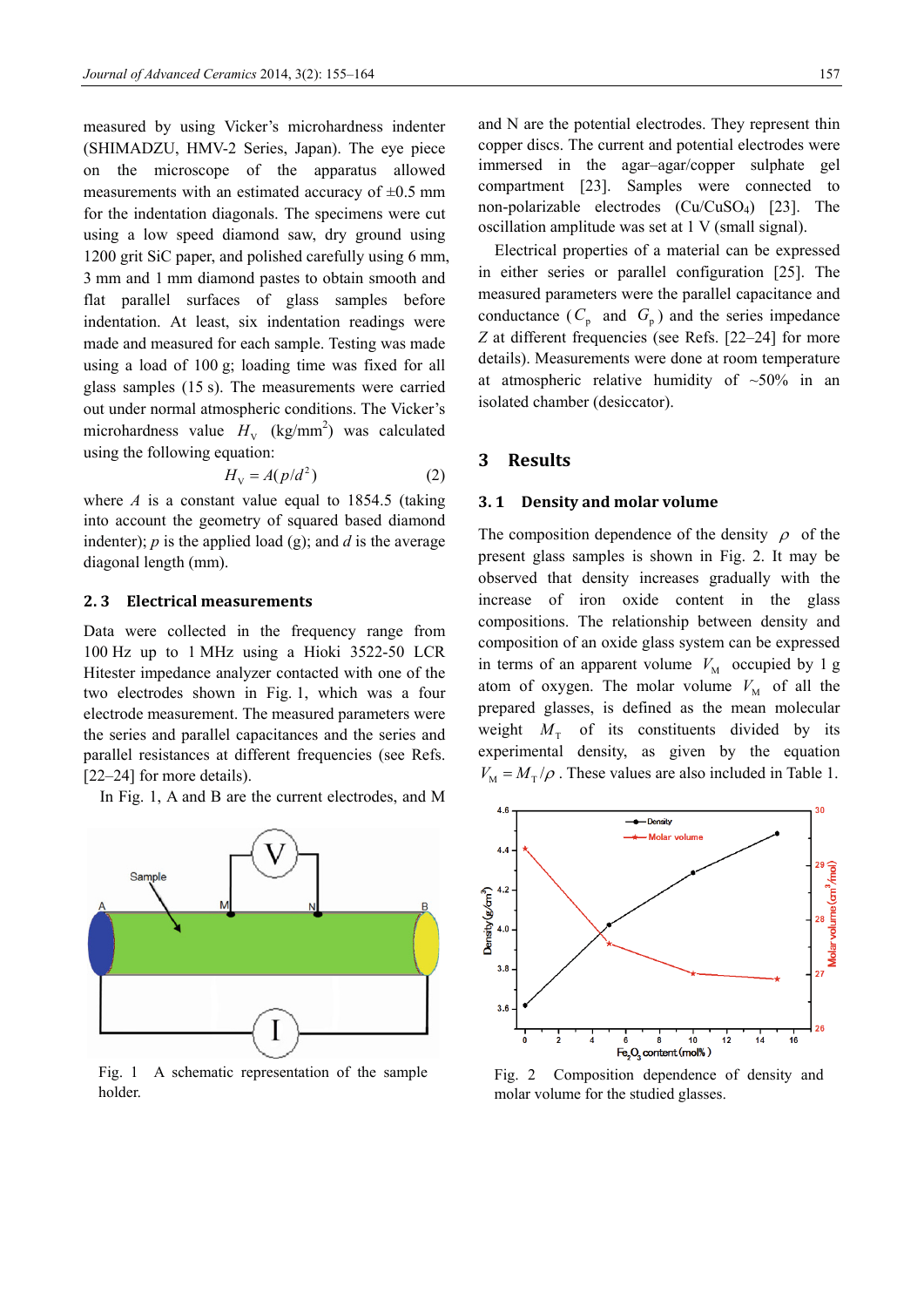| Glass No.      | Glass composition (mol%)       |                   |     |          | Density       | Molar volume               | $\langle d_{\rm B-B} \rangle$ | Microhardness |
|----------------|--------------------------------|-------------------|-----|----------|---------------|----------------------------|-------------------------------|---------------|
|                | Fe <sub>2</sub> O <sub>3</sub> | Na <sub>2</sub> O | PbO | $B_2O_3$ | $(g/cm^{-2})$ | $\text{(cm}^3/\text{mol})$ | nm                            | $(kg/mm^2)$   |
| U.             |                                | 25                | 25  | 50       | 3.6200        | 29.3106                    | 0.3651                        | 374           |
| G <sub>2</sub> |                                | 20                | 25  | 50       | 4.0257        | 27.5703                    | 0.3578                        | 380           |
| G3             | 10                             |                   | 25  | 50       | 4.2884        | 27.0207                    | 0.3553                        | 429           |
| Üл             |                                | 10                | 25  | 50       | 4.4865        | 26.9166                    | 0.3549                        | 528           |

**Table 1 Chemical composition, density, molar volume, average boron–boron separation and microhardness of the investigated glasses** 

#### **3. 2 Infrared transmission spectra**

Figure 3 illustrates the infrared spectra of the present glass systems. All the glass compositions show bands at 460 cm<sup>-1</sup>, 575 cm<sup>-1</sup>, 664 cm<sup>-1</sup>, 711 cm<sup>-1</sup>, 987 cm<sup>-1</sup>,  $1225 \text{ cm}^{-1}$ , 1349 cm<sup>-1</sup>, 1631 cm<sup>-1</sup> and 3420 cm<sup>-1</sup>.

#### **3. 3 Thermal expansion properties**

The thermal expansion coefficient  $\alpha$ , glass transition temperature  $T_{\rm g}$  and dilatometric softening temperature  $T<sub>s</sub>$  were determined in glasses containing different amounts of  $Fe<sub>2</sub>O<sub>3</sub>$  at the expense of Na<sub>2</sub>O and are summarized in Table 2 and Fig. 4.

The present results reveal that the increase in the amount of  $Fe<sub>2</sub>O<sub>3</sub>$  at the expense of Na<sub>2</sub>O leads to the decrease of the thermal expansion coefficient value and the increase of both  $T<sub>s</sub>$  and  $T<sub>s</sub>$  values (Table 2).

#### **3. 4 Microhardness**

The present results indicate that the addition of  $Fe<sub>2</sub>O<sub>3</sub>$ 

at the expense of  $Na<sub>2</sub>O$  leads to the increase of microhardness value of the investigated glasses (Table 1).

#### **3. 5 Electrical measurements**

The conductivity decreases with the increase of  $Fe<sub>2</sub>O<sub>3</sub>$ at the expense of  $Na<sub>2</sub>O$  replacement (at the same frequency). Figure 5 shows the variation of conductivity with frequency for different samples containing various proportions of  $Fe<sub>2</sub>O<sub>3</sub>$  replacements. Slope for all samples is related to the increase of frequency. Figure 6 shows the variation of dielectric constant with frequency for different samples containing various proportions of  $Fe<sub>2</sub>O<sub>3</sub>$  replacements. The increase of  $Fe<sub>2</sub>O<sub>3</sub>$  replacements results in the increasing values of dielectric constants. Figure 7 shows the impedance plane with frequency for different samples containing various proportions of  $Fe<sub>2</sub>O<sub>3</sub>$  at the expense of Na<sub>2</sub>O. The equivalent circuit shown in Fig. 8 is assumed to represent the sample general structure.



Fig. 3 Infrared transmission spectra of  $Fe<sub>2</sub>O<sub>3</sub>$  $Na<sub>2</sub>O-PbO-B<sub>2</sub>O<sub>3</sub>$  glasses.



Fig. 4 Variation of thermal expansion coefficient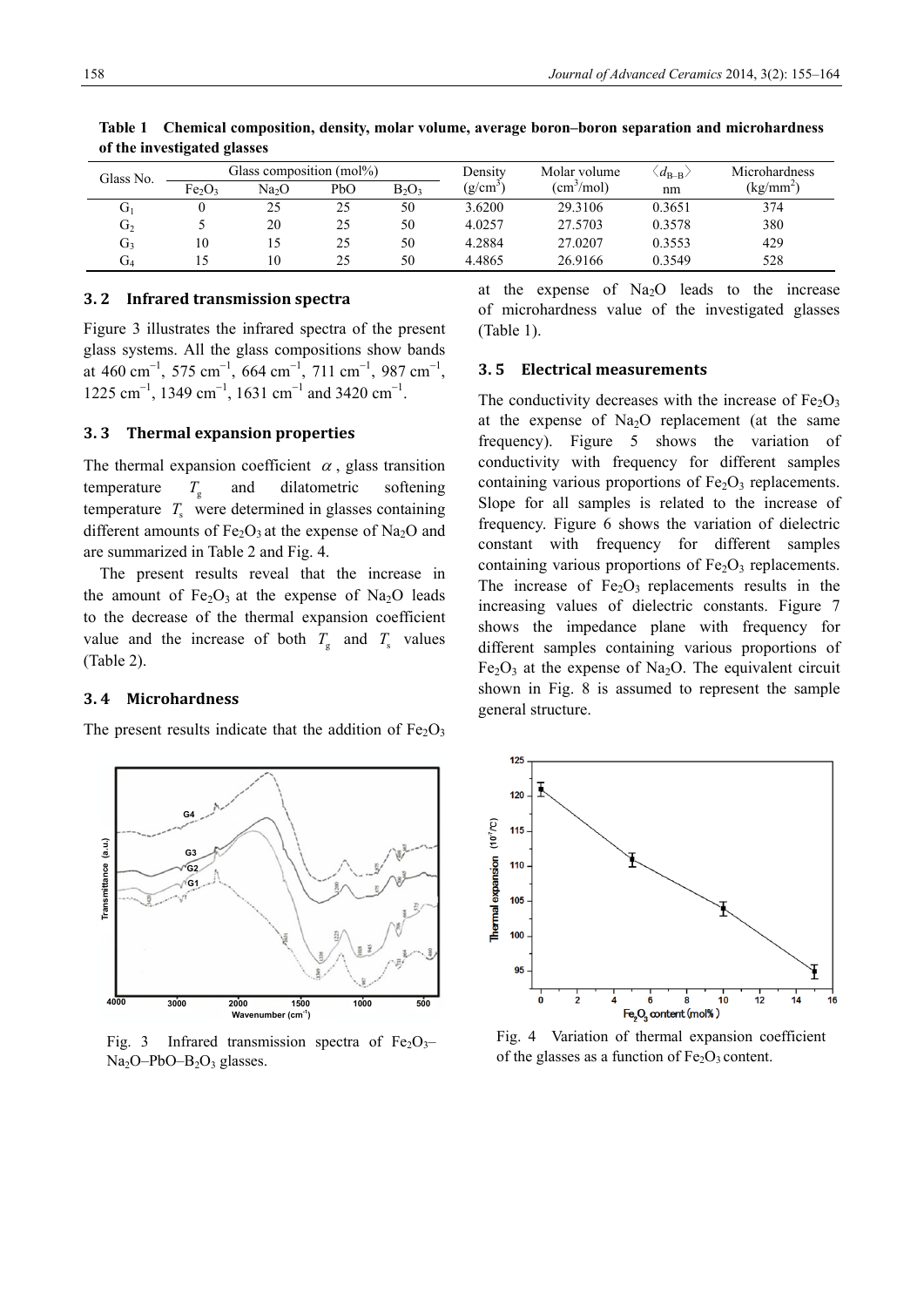| Glass No.      | $T_{\varphi}(\mathcal{C})$ | $T_{s}(\mathcal{C})$ | $\alpha$ at 25–300 °C<br>$(10^{-7}$ °C <sup>-1</sup> ) | Average coordination<br>number(m) | Number of bonds per unit<br>volume $n_b(10^{29} \text{m}^{-3})$ |
|----------------|----------------------------|----------------------|--------------------------------------------------------|-----------------------------------|-----------------------------------------------------------------|
| $G_1$          | 352                        | 374                  | 121                                                    | 3.25                              | 0.6677                                                          |
| G <sub>2</sub> | 365                        | 386                  | l 11                                                   | 3.50                              | 0.7645                                                          |
| $G_3$          | 375                        | 395                  | 104                                                    | 3.75                              | 0.8357                                                          |
| $G_4$          | 400                        | 418                  | 95                                                     | 4.00                              | 0.8949                                                          |

**Table 2 Glass transition temperature, dilatometric softening temperature, thermal expansion coefficient, average coordination number and number of bonds per unit volume of the glass samples** 



Fig. 5 Conductivity variation with frequency for samples  $G_1$  ( $\blacklozenge$ ),  $G_2$  ( $\blacklozenge$ ),  $G_3$  ( $\blacktriangle$ ) and  $G_4$  ( $\star$ ).



Fig. 6 Dielectric constant variation with frequency for samples  $G_1(\blacklozenge)$ ,  $G_2(\blacklozenge)$ ,  $G_3(\blacktriangle)$  and  $G_4(\blacktriangle)$ .



Fig. 7 Imaginary impedance variation with real impedance for samples  $G_1(\blacklozenge), G_2(\blacklozenge), G_3(\blacktriangle)$  and  $G_4(\bigstar)$ .



Fig. 8 Equivalent circuit that represents the sample  $(C_{g}$  and  $R_{\infty}$  are the capacitance and resistance of the sample at high frequency, respectively;  $C_i$  is the interfacial capacitance and  $R_i$  is the interfacial resistance).

## **4 Discussion**

It is well known that pure  $B_2O_3$  glass is composed essentially of  $[BO<sub>3</sub>]$  triangles forming three-membered (boroxol) rings. By adding the modifier oxide to  $B_2O_3$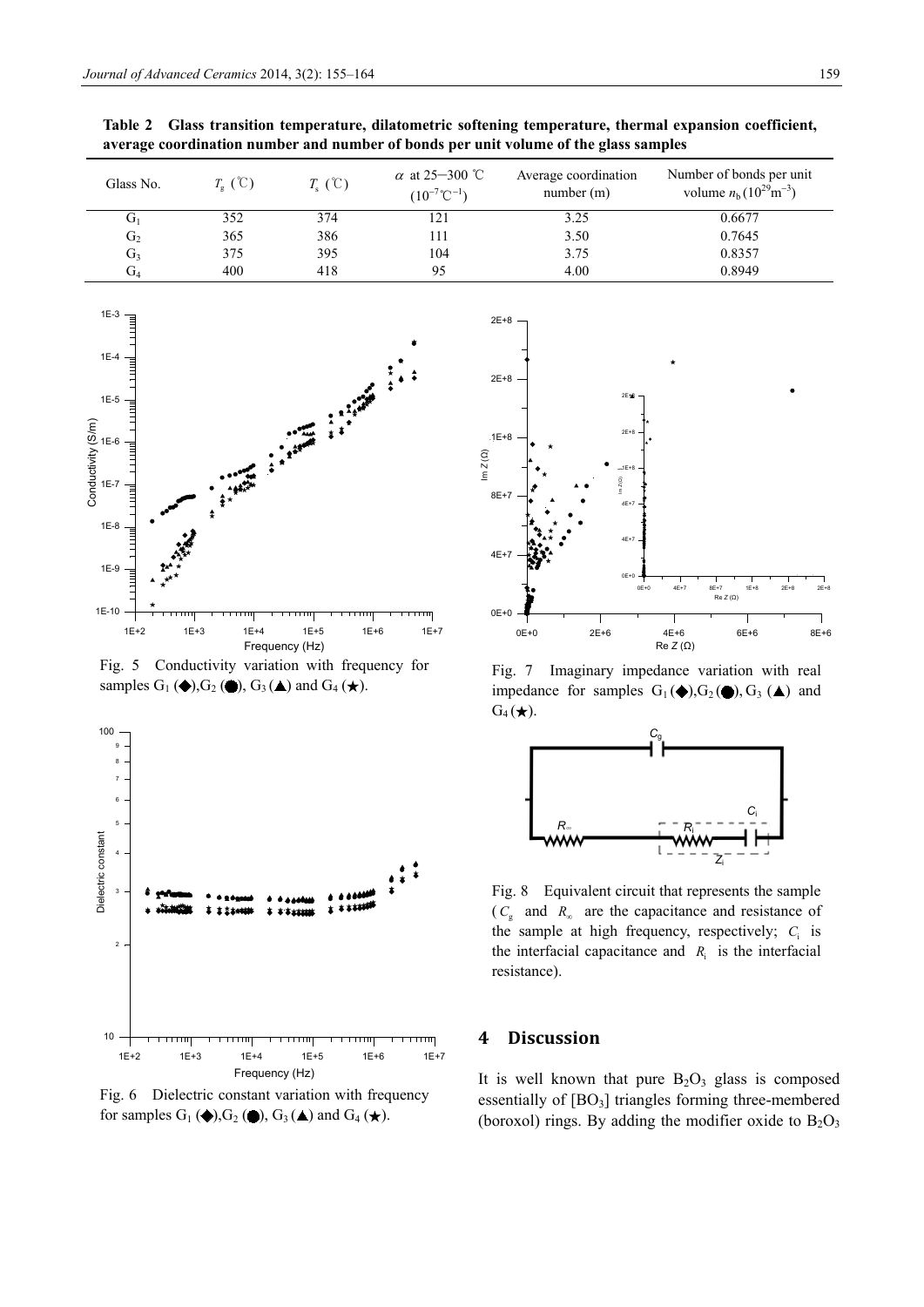glass, some  $[BO_3]$  triangles change to  $[BO_4]$  tetrahedra, breaking bridging oxygen bonds to form non-bridging oxygen (NBO) and residing in interstitial sites of the tetrahedral network in the vicinity of the negatively charged NBOs [26].

It is noted that borate glasses cannot be viewed as a simple network constructed only from  $[BO_3]$  triangles and/or [BO4] tetrahedra [27]. Studies, where different experimental techniques were applied, have demonstrated that multi and complex borate glasses consist of relatively large structural units, such as boroxol, pentaborate, triborate, diborate and metaborate groups with bridging or non-bridging oxygen ion forms [1].

#### **4. 1 Density and molar volume**

As shown in Fig. 2, the density of glasses increases progressively with the decrease in molar volume due to addition of  $Fe<sub>2</sub>O<sub>3</sub>$ . The increase in density might be related to the replacement of  $Na<sub>2</sub>O$  having lighter molecular mass with  $Fe<sub>2</sub>O<sub>3</sub>$  having high molecular mass. The measured values of density and molar volume have been presented in Table 1. It shows how the compaction of glass network and higher molecular weight of  $Fe<sub>2</sub>O<sub>3</sub>$  help to increase the density of glass samples. Another reason for increase in density may be the formation of more  $[BO_4]$  groups. The presence of iron oxide modifies the structural network by providing more oxygen, making conversion of  $[BO_3]$ to [BO4] units [28]. Hence, it leads to an increase in density of the glass samples. The molar volume also plays good role. A decrease in molar volume leads to decrease in bond length which is responsible for compaction of glass network [29].

In order to confirm the compaction of glasses due to the presence of iron oxide, the average boron–boron separation  $\langle d_{\text{B}-\text{B}} \rangle$  has been calculated [30]. The volume  $V_{\text{M}}^{\text{B}}$  corresponds to the volume that contains one mole of boron within the given structure and it can be stated as

$$
V_{\rm M}^{\rm B} = \frac{V_{\rm M}}{2(1 - X_{\rm B})} \tag{3}
$$

where  $V_M$  is the molar volume;  $X_B$  is the molar fraction of  $B_2O_3$ .

$$
\left\langle d_{\rm B-B} \right\rangle = \left(\frac{V_{\rm M}^{\rm B}}{N_{\rm A}}\right)^{\frac{1}{3}} \tag{4}
$$

where  $N_A$  is the Avogadro number.

The calculated values of the average boron–boron separation are shown in Table 1. It can be observed that when the  $Fe<sub>2</sub>O<sub>3</sub>$  content increases, the average boron–boron separation decreases. Consequently, the addition of  $Fe<sub>2</sub>O<sub>3</sub>$  leads to compaction of glass network which confirms the results in terms of density and molar volume [29].

#### **4. 2 Infrared transmission spectra**

IR spectroscopy ranks among the rather sensitive methods of structure investigation of glasses. The application of this method makes it possible to obtain information on the structural role of oxides entering into the composition of glass, the change in the polymerization of the anion carcass with a change in the glass composition, and the coordination state of ions [31].

Figure 3 shows infrared transmission spectra in the  $400-4000$  cm<sup>-1</sup> region for sodium lead borate glasses. Infrared bands are mainly related to vibrations of  $[BO_3]$ and  $[BO_4]$  groups. The transmission band in the range of 400–650  $\text{cm}^{-1}$  is assigned to B–O–B and Pb–O–B bending vibrations as well as borate ring deformation [32].

The infrared spectrum of glass sample  $G_1$  free from iron is shown in Fig. 3. The spectra of these glasses have exhibited FeO<sub>6</sub> octahedral band due to  $v_1$ vibration at 575 cm<sup>-1</sup>, which is present in our spectra starting with  $x = 5$  [33,34]. Iron ions are glass modifier and enter the glass network by breaking up the B–O–B bonds, and the  $Fe^{3+}$  and  $Fe^{2+}$  ions occupy interstitial positions and introduce coordination defect with non-bridging oxygen ions. In this case,  $Fe^{3+}$  and  $Fe^{2+}$ ions are octahedrally coordinated [35].

All glasses show a peak at  $664 \text{ cm}^{-1}$ . This is attributed to the bending vibration of B–O–B linkage in the borate network, which is previously reported by many authors [36]. It may also due to the presence of Pb–O vibration of lead oxide [37]. It is also assumed that the band observed at  $664-711$  cm<sup>-1</sup> is due to the B–O–B bending vibrations of  $[BO<sub>3</sub>]$  triangles  $[38]$ .

In sample  $G_1$ , the band at around 1349 cm<sup>-1</sup> has been assigned to the stretching of trigonal  $[BO_3]$  units in meta, ortho and pyro-borate groups [37,39]. The position of this band is shifting towards the lower wavenumber at higher content of iron oxide in glass samples  $G_2$  to  $G_4$ . The band centered at 987 cm<sup>-1</sup> in glass sample  $G_1$  is assigned to B–O stretching vibrations of tetrahedral [BO4] units in different borate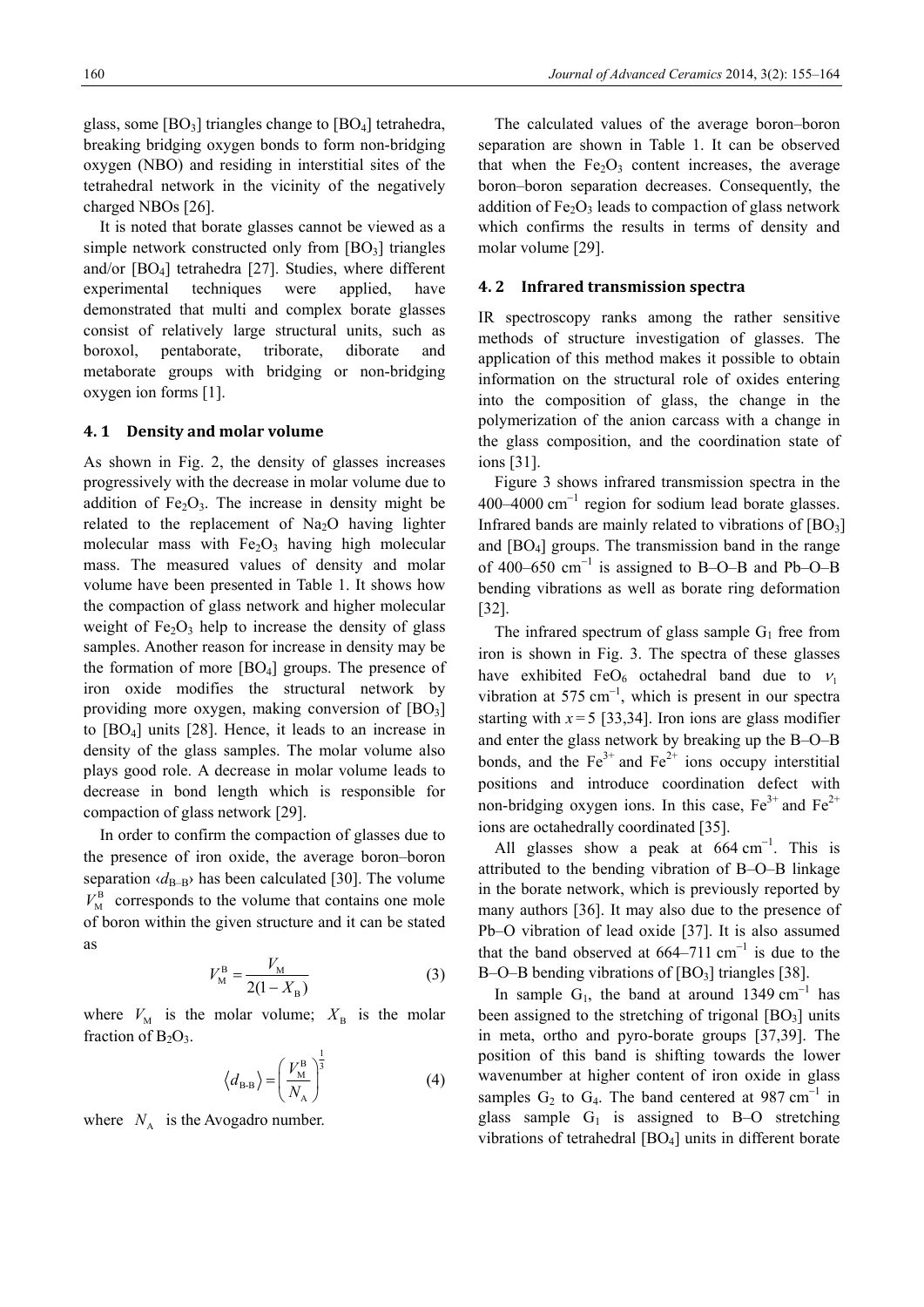groups [40]. With the initial addition of  $Fe<sub>2</sub>O<sub>3</sub>$  (5 mol%) into the glass network, intensity of this band decreases in glass sample  $G<sub>2</sub>$ . At the same time, the intensity of the band due to  $[BO_3]$  structural units has been observed to increase at the expense of the band due to [BO4] units. This observation suggests a gradual increase in the content of divalent iron ions in the glass network that act as modifiers [20].

For further addition of  $Fe<sub>2</sub>O<sub>3</sub>$  (10 mol% and 15 mol%) to glass samples, intensity of this band decreases (bands due to  $[BO<sub>3</sub>]$  units). At the same time, it has been observed that intensity of the band due to the BO4 structural units increases at higher content of iron oxide. The absorption band arises in the region of  $850-1100$  cm<sup>-1</sup> indicating B-O bond stretching of the tetrahedra [BO<sub>4</sub>] units [38,41].

The predominant absorption band around the 850–987  $\text{cm}^{-1}$  is related to the symmetrical stretching vibration of  $[BO_4]$  units  $[42, 43]$ . The transmission band at  $1225 \text{ cm}^{-1}$  is specific to the B-O stretching vibrations of  $[BO_3]$  triangular units with non-bridging oxygen atoms [44,45]. This band shifts toward smaller wavenumber (glass samples  $G_3$  and  $G_4$ ) because of the increasing coordination number around B atoms [46].

The observed transmission bands from  $1400 \text{ cm}^{-1}$  to  $1600 \text{ cm}^{-1}$  can be ascribed to the B-O stretching vibrations in  $[BO_3]$  units from metaborate, pyroborate, orthoborates and groups containing a large number of NBOs [42,45] which are disappeared with increasing iron oxide content.

So the presence of iron oxide modifies the structural network by providing more oxygen, which results in conversion of  $[BO_3]$  to  $[BO_4]$  units  $[29]$ . As a result, introduction of iron increases the cross linking of the glass matrix due to the increasing the number of tetrahedral  $[BO_4]$  groups in the glass system. The infrared transmission peak observed in the region of 2500–4000  $\text{cm}^{-1}$  is attributed to water groups OH stretching vibrations [29].

The  $[BO_3]$  units in the iron sodium lead borate glasses prefer a coordination change to [BO4] rather than producing NBOs. The four-fold boron atoms are favored in the investigated system as compared with the three-fold ones [47].

#### **4. 3 Average coordination number**

The average coordination number is an important parameter to confirm the bridging or non-bridging oxygen bond. The average coordination number (*m*) is calculated with the help of the equation [29]:

$$
m = \sum n_{ci} X_i \tag{5}
$$

where  $n_{ci}$  is the coordination of cation. The coordination numbers of boron, lead, sodium and iron cations are 4, 4, 1 and 6, respectively. The observed value of average coordination number of glass samples increases with the incorporation of iron oxide (Table 2). These results confirm that the  $Fe<sub>2</sub>O<sub>3</sub>$  introduction in glass matrix progressively increases the number of bridging oxygen which causes an increase of  $[BO_4]$ groups in glass network. As a result, the introduction of iron increases the cross linking of the glass matrix due to the increasing number of tetrahedral  $[BO_4]$  groups in the glass system.

#### **4. 4 Bond density**

The addition of  $Fe<sub>2</sub>O<sub>3</sub>$  affects the number of bonds per unit volume and it can be calculated by the relation [29]:

$$
n_{\rm b} = \frac{N_{\rm A}}{V_{\rm M}} \sum n_{\rm ci} X_i \tag{6}
$$

where  $N_A$  is the Avogadro number;  $n_{ci}$  is the coordination number of cation; and  $X_i$  is molar fraction of different oxides. The obtained result (Table 2) shows the value of number of bonds per unit volume increases with the increase in iron content. It reveals clearly that iron ion plays the role of a modifier in the present glass system by creating more B–O bond vibrations of  $[BO_4]$  groups. All these results are in good agreement with the FTIR measurements.

## **4. 5 Thermal expansion, softening temperature and glass transition temperature**

Thermal expansion is a very important thermal property of glass. The thermal expansion of glass is controlled by the asymmetry of the amplitude of thermal vibrations in the glass. It decreases as the rigidity of the glass network increases [48]. An increase of the number of non-bridging bonds weakens the structure, which in turn increases the thermal expansion coefficient, whereas the change in coordination number of the network former cation may cause either its increase or decrease depending on the effect on glass structure [49]. The cation  $B^{3+}$  is capable of changing its coordination number, which in turn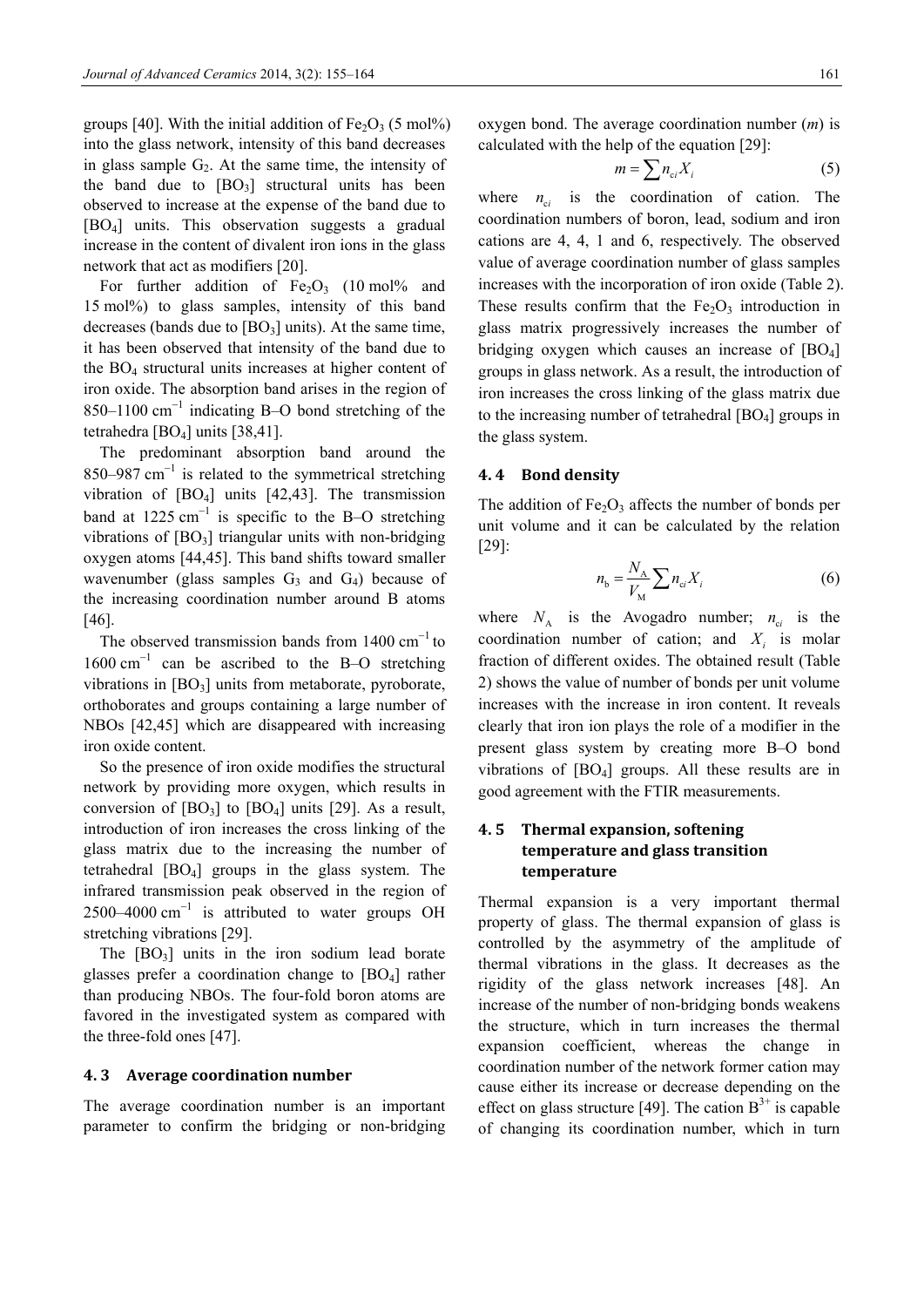influences the structure and properties of the investigated glasses [31]. The anomaly tendency of the thermal expansion correlates with the ratio of  $[BO_4]$  to  $[BO<sub>3</sub>]$  structural unit formation  $[48,49]$ .

In this study, the thermal expansion coefficient gradually decreases by increasing  $Fe<sub>2</sub>O<sub>3</sub>$  at the expense of Na<sub>2</sub>O (Fig. 4). While, both  $T_g$  and  $T_s$  values are increased. This could be explained on the basis that the  $Fe<sub>2</sub>O<sub>3</sub>$  introduction in glass matrix progressively increases the number of bridging oxygen which causes an increase of  $[BO_4]$  groups in glass network, leading to a tightening of the network as indicated from FTIR spectra, resulting in the decrease of thermal expansion coefficient and the increase of both  $T_g$  and  $T_s$ values.

## **4. 6 Electrical properties of the studied samples**

Electrical measurements of the studied glasses were conducted in the frequency range from 100 Hz up to 1 MHz at room temperature ( $\sim$ 20 °C). Generally, the values of conductivity and dielectric constant of the samples are very close to each other. That means that the structure of the samples does not change with the adding of  $Fe<sub>2</sub>O<sub>3</sub>$  at the expense of Na<sub>2</sub>O in sodium lead borate glasses (from the electrical point of view) [50]. PbO content is constant through all the batch compositions, so we did not study its effect on the structure.

The conductivity decreases with the increase of  $Fe<sub>2</sub>O<sub>3</sub>$  at the expense of Na<sub>2</sub>O replacements (at the same frequency). Figure 5 shows the variation of conductivity with frequency for different samples containing various proportions of  $Fe<sub>2</sub>O<sub>3</sub>$  replacements. It can be noticed that the change of composition affects the electrical properties due to the increase of  $Fe<sub>2</sub>O<sub>3</sub>$ replacements of samples. The increase of  $Fe<sub>2</sub>O<sub>3</sub>$ replacements results in the decrease in the conductivity. The decrease of conductivity may be due to the remarkable increase in the cross linking of the glass structures which increases its strength, due to converting three coordinated boron atoms  $[BO<sub>3</sub>]$  to four coordinated boron atoms  $[BO_4]$  from  $G_1$  to  $G_4$ .

Figure 5 shows a slope for all samples which is related to the increase of frequency. Figure 6 shows the variation of dielectric constant with frequency for samples containing various proportions of  $Fe<sub>2</sub>O<sub>3</sub>$ replacements. The increase of  $Fe<sub>2</sub>O<sub>3</sub>$  replacements results in the increase of the values of dielectric

constants.

That increase is found by the progressive substitution of  $Fe<sub>2</sub>O<sub>3</sub>$  at the expense of Na<sub>2</sub>O that results in the replacement of three coordinated boron atoms  $[BO_3]$  to four coordinated boron atoms  $[BO_4]$ , i.e., capacity of capacitors will increase. Also, the increase in the dielectric constant may be due to the increase in its strength of the investigated glasses.

Figure 7 shows the impedance plane with frequency for samples containing various proportions of  $Fe<sub>2</sub>O<sub>3</sub>$  at the expense of  $Na<sub>2</sub>O$ . Such impedance plane curves may be used as an indicator of the change in the internal structure of samples (continuous and broken paths or links). It is clear that the curves of impedance plane do not change greatly with the increase of proportions of  $Fe<sub>2</sub>O<sub>3</sub>$  contents (Fig. 7). As the continuous conducting paths or links decrease (by increasing of  $Fe<sub>2</sub>O<sub>3</sub>/Na<sub>2</sub>O$  replacements), the values of the imaginary part slightly decrease and the values of the real part decrease [50].

The equivalent circuit shown in Fig. 8 is assumed to represent the sample general structure. The conducting ions are completely insulated (blocked) from each other. Here,  $C_g$  and  $R_g$  represent the capacitance and resistance of the sample at high frequencies, respectively, where no space charges accumulate. *C*<sup>i</sup> is the interfacial capacitance (frequency independent) and  $R_i$  is the interfacial resistance. The resistance decreases as the frequency increases at frequencies lower than the radio frequency range, where space charges are accumulated at interfaces. It is supposed that there is no direct conducting path between the two electrodes.

### **5 Conclusions**

The FTIR study confirms that with the incorporation of iron oxide,  $[BO_3]$  groups get converted into  $[BO_4]$ groups. Change in the structure of glasses is also confirmed from the shifting of the bands and change in intensity with the addition of  $Fe<sub>2</sub>O<sub>3</sub>$ . The density of the glass samples increases with the increase of the  $Fe<sub>2</sub>O<sub>3</sub>$ content and that causes a corresponding decrease in the molar volume. It may be attributed to the compaction of glass structure and formation of tetrahedral [BO4] groups.

The electrical properties of the studied samples are investigated in the frequency range from 100 Hz up to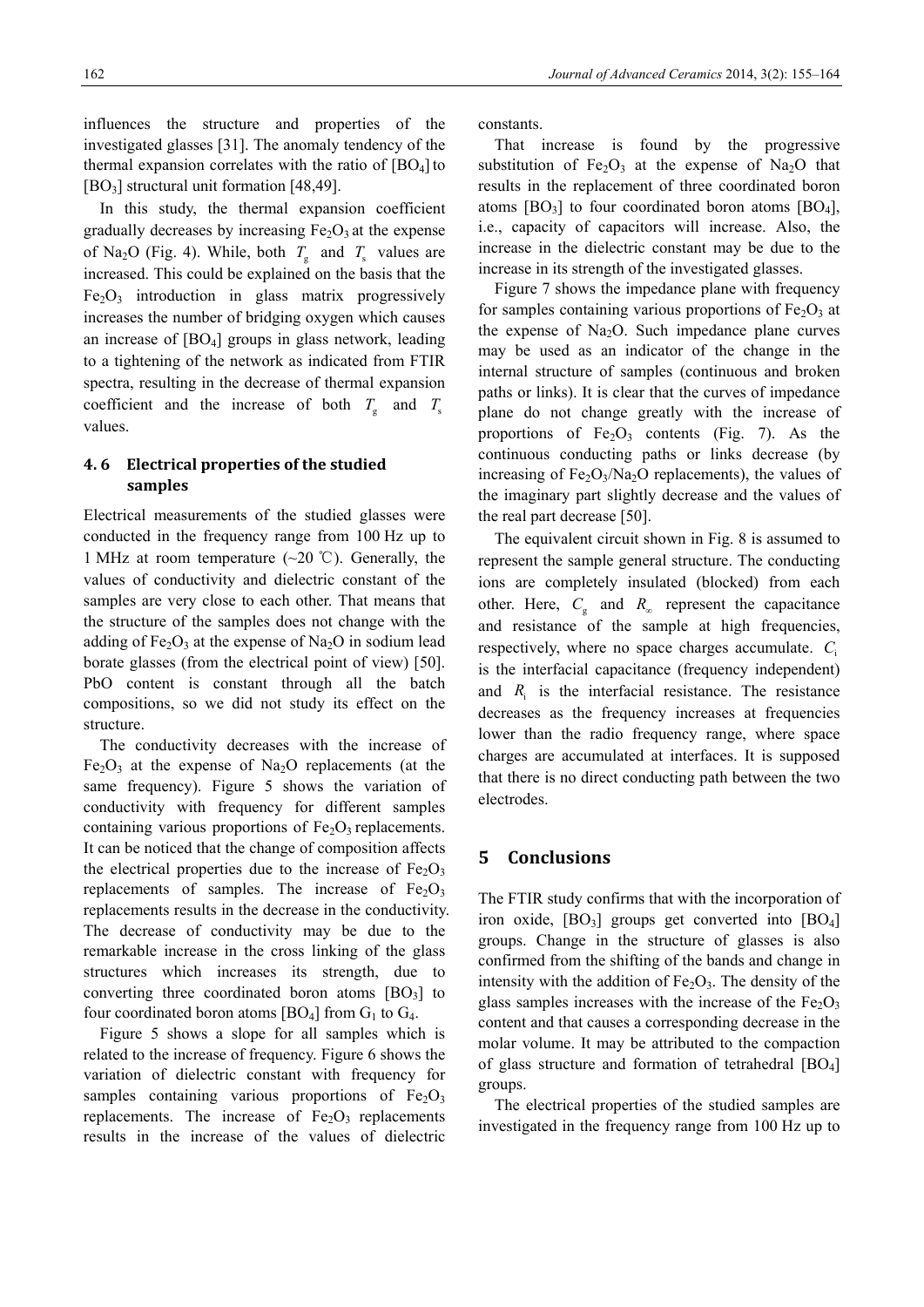1 MHz, and the effect of change in composition ( $Fe<sub>2</sub>O<sub>3</sub>$ ) at the expense of  $Na<sub>2</sub>O$  contents) on the measured properties is investigated. The increase of  $Fe<sub>2</sub>O<sub>3</sub>$ replacements generally decreases the conductivity and increases the dielectric constant of the studied glasses. The obtained electrical data indicate the internal structure of glass network and the change in the structure of samples from  $[BO_3]$  to  $[BO_4]$ .

**Open Access:** This article is distributed under the terms of the Creative Commons Attribution License which permits any use, distribution, and reproduction in any medium, provided the original author(s) and the source are credited.

#### **References**

- [1] Pisarski WA, Goryczka T, Wodecka-Duś B, *et al*. Structure and properties of rare earth-doped lead borate glasses. *Mat Sci Eng B* 2005, **122**: 94–99.
- [2] Agarwal A, Seth VP, Gahlot PS, *et al.* Effect of  $Bi<sub>2</sub>O<sub>3</sub>$ on EPR, optical transmission and DC conductivity of vanadyl doped alkali bismuth borate glasses. *J Phys Chem Solids* 2003, **64**: 2281–2288.
- [3] Farouk H, Solimani AA, Aly SA, *et al*. Role of iron addition on structure and electrical and magnetic properties of lithium lead borate glasses. *Mat Sci Eng B* 1996, **38**: 217–221.
- [4] Kumar RR, Bhatnagar AK, Rao JL. EPR of vanadyl ions in alkali lead borate glasses. *Mater Lett* 2002, **57**: 178–182.
- [5] Lee SW, Shim KB, Auh KH. Effects of BaO on the glass formation of the  $PbO-B_2O_3-TiO_2-BaO$  system in relation to transition temperatures. *J Mater Sci* 2002, **37**: 2011–2016.
- [6] Koudelka L, Mošner P, Zeyer M, *et al*. Lead borophosphate glasses doped with titanium dioxide. *J Non-Cryst Solids* 2003, **326–327**: 72–76.
- [7] Metwalli E. Copper redox behavior, structure and properties of copper lead borate glasses. *J Non-Cryst Solids* 2003, **317**: 221–230.
- [8] Pisarska J, Pisarski WA, Ryba-Romanowski W. Laser spectroscopy of  $Nd^{3+}$  and  $Dy^{3+}$  ions in lead borate glasses. *Opt Laser Technol* 2010, **42**: 805–809.
- [9] Pisarska J. Luminescence behavior of  $Dy^{3+}$  ions in lead borate glasses. *Opt Mater* 2009, **31**: 1784–1786.
- [10] Saddeek YB. Structural and acoustical studies of lead sodium borate glasses. *J Alloys Compd* 2009, **467**: 14–21.
- [11] Ciceo-Lucacel R, Ardelean I. FT-IR and Raman study of silver lead borate-based glasses. *J Non-Cryst*

*Solids* 2007, **353**: 2020–2024.

- [12] Sears VF. Neutron scattering lengths and cross sections. *Neutron News* 1992, **3**: 26–37.
- [13] Ushida H, Iwadate Y, Hattori T, *et al*. Network structure of  $B_2O_3$ -PbO and  $B_2O_3$ -PbO-PbBr<sub>2</sub> glasses analyzed by pulsed neutron diffraction and Raman spectroscopy. *J Alloys Compd* 2004, **377**: 167–173.
- [14] Ganguli M, Rao KJ. Structural role of PbO in Li2O–PbO–B2O3 glasses. *J Solid State Chem* 1999, **145**: 65–76.
- [15] Rao KJ, Rao BG, Elliott SR. Glass formation in the system PbO–PbCl2. *J Mater Sci* 1985, **20**: 1678–1682.
- [16] Chakradhar RPS, Sivaramaiah G, Rao JL, *et al*. Fe3+ ions in alkali lead tetraborate glasses—an electron paramagnetic resonance and optical study. *Spectrochim Acta A* 2005, **62**: 51–57.
- [17] Moustafa YM, El-Egili K, Doweidar H, *et al*. Structure and electric conduction of  $Fe<sub>2</sub>O<sub>3</sub>–P<sub>2</sub>O<sub>5</sub>$ glasses. *Physica B* 2004, **353**: 82–91.
- [18] Mansour E, Moustafa YM, El-Damrawi GM, *et al*. Memory switching of  $Fe<sub>2</sub>O<sub>3</sub>–BaO–V<sub>2</sub>O<sub>5</sub>$  glasses. *Physica B* 2001, **305**: 242–249.
- [19] Collins DW, Mulay LN. Precipitation and magnetic behavior of beta  $NaFeO<sub>2</sub>$  in glasses along the Na2SiO3–Fe2O3 join. *J Am Ceram Soc* 1971, **54**: 69–72.
- [20] Veerabhadra Rao A, Laxmikanth C, Appa Rao B, *et al*. Dielectric relaxation and a.c. conduction phenomena of PbO–PbF<sub>2</sub>–B<sub>2</sub>O<sub>3</sub> glasses doped with FeO. *J Phys Chem Solids* 2006, **67**: 2263–2274.
- [21] Chimalawonga P, Kaewkhao J, Kedkaew C, *et al*. Optical and electronic polarizability investigation of Nd3+-doped soda-lime silicate glasses. *J Phys Chem Solids* 2010, **71**: 965–970.
- [22] Gomaa MM. Saturation effect on electrical properties of hematitic sandstone in the audio frequency range using non-polarizing electrodes. *Geophys Prospect* 2009, **57**: 1091–1100.
- [23] Gomaa MM, Alikaj P. Effect of electrode contact impedance on A.C. electrical properties of wet hematite sample. *Mar Geophys Res* 2009, **30**: 265–276.
- [24] Gomaa MM. Chapter 1: Factors affecting electrical properties of some rocks. In *Horizons in Earth Science Research*, *Volume 6*. Veress B, Szigethy J, Eds. New York: Nova Science Publishers, Inc., 2012.
- [25] Gomaa MM, Abo-Mosallam HA, Darwish H. Electrical and mechanical properties of alkali barium titanium alumino borosilicate glass-ceramics containing strontium or magnesium. *J Mater Sci*: *Mater El* 2009, **20**: 507–516.